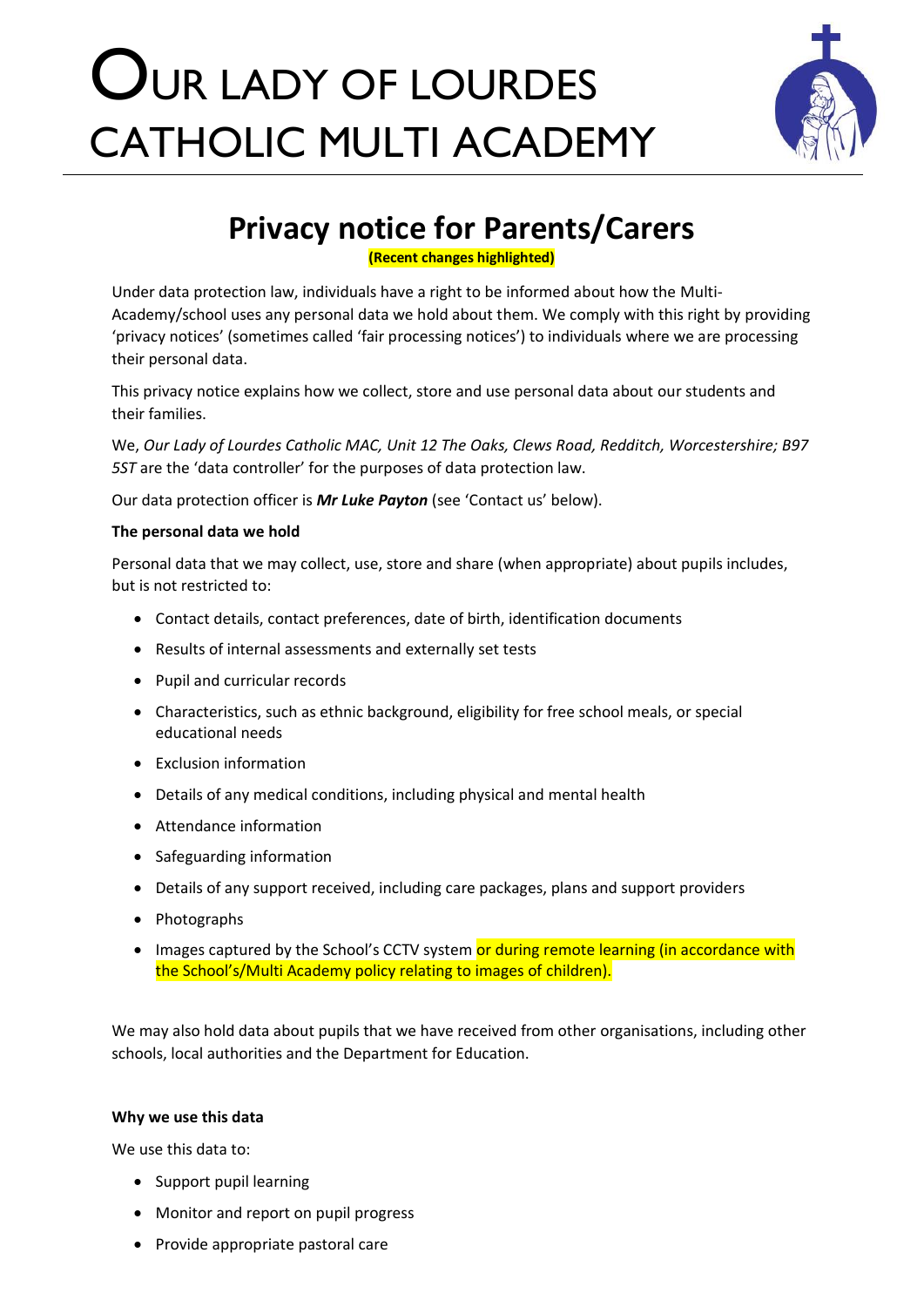- Protect pupil welfare
- Assess the quality of our services
- Administer admissions waiting lists
- Carry out research
- Comply with the law regarding data sharing
- To provide exam grades subject ranking order to OFQUAL (Years 11 and 13 in 2020 only)

# **Our legal basis for using this data**

We only collect and use pupils' personal data when the law allows us to. Most commonly, we process it where:

- We need to comply with a legal obligation
- We need it to perform an official task in the public interest

Less commonly, we may also process pupils' personal data in situations where:

- We have obtained consent to use it in a certain way
- We need to protect the individual's vital interests (or someone else's interests)

Where we have obtained consent to use pupils' personal data, this consent can be withdrawn at any time. We will make this clear when we ask for consent, and explain how consent can be withdrawn.

Some of the reasons listed above for collecting and using pupils' personal data overlap, and there may be several grounds which justify our use of this data.

### **Collecting this information**

While the majority of information we collect about pupils is mandatory, there is some information that can be provided voluntarily.

Whenever we seek to collect information from you or your child, we make it clear whether providing it is mandatory or optional. If it is mandatory, we will explain the possible consequences of not complying.

# **How we store this data**

We keep personal information about pupils while they are attending our school. We may also keep it beyond their attendance at our school if this is necessary in order to comply with our legal obligations. Our record retention schedule sets out how long we keep information about pupils.

A copy of the record retention schedule is available at http://www.lourdesmac.org.uk

# **Data sharing**

We do not share information about pupils with any third party without consent unless the law and our policies allow us to do so.

Where it is legally required, or necessary (and it complies with data protection law) we may share personal information about pupils with:

- *Our local authority – to meet our legal obligations to share certain information with it, such as safeguarding concerns and exclusions*
- *The Department for Education*
- *The pupil's family and representatives*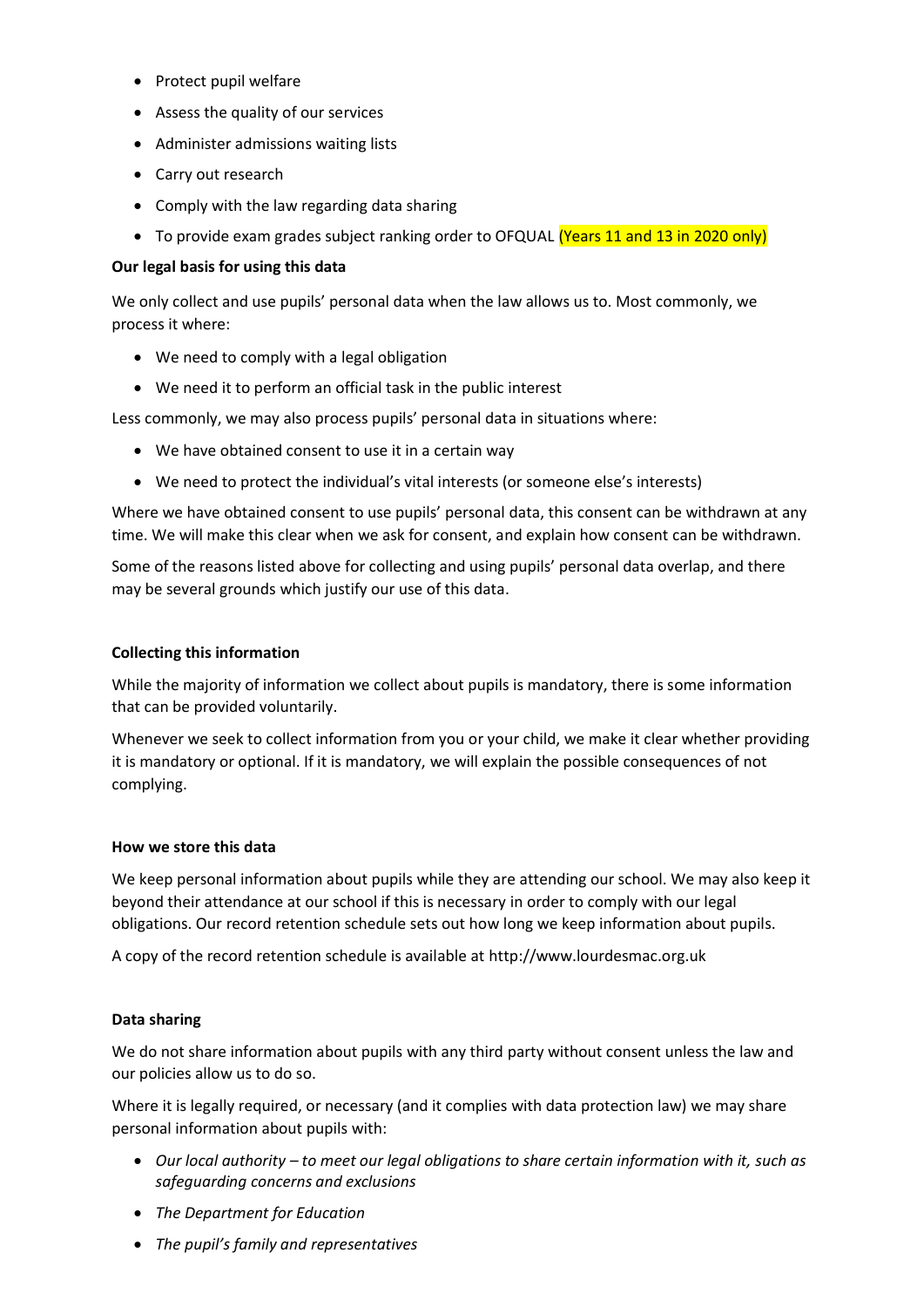- *Educators and examining bodies*
- *Our regulator, Ofsted*
- *Suppliers and service providers – to enable them to provide the service we have contracted them for*
- *Financial organisations*
- *Central and local government*
- *Our auditors*
- *Survey and research organisations*
- *Health authorities*
- *Security organisations*
- *Health and social welfare organisations*
- *Professional advisers and consultants*
- *Charities and voluntary organisations*
- *Police forces, courts, tribunals*
- *Professional bodies*

In 2020, this includes OFQUAL for the purpose of awarding GCSE and A2 examination grades to Years 11 and 13 respectively.

#### **National Pupil Database**

We are required to provide information about pupils to the Department for Education as part of statutory data collections such as the school census.

Some of this information is then stored in the [National Pupil Database](https://www.gov.uk/government/publications/national-pupil-database-user-guide-and-supporting-information) (NPD), which is owned and managed by the Department and provides evidence on school performance to inform research.

The database is held electronically so it can easily be turned into statistics. The information is securely collected from a range of sources including schools, local authorities and exam boards.

The Department for Education may share information from the NPD with other organisations which promote children's education or wellbeing in England. Such organisations must agree to strict terms and conditions about how they will use the data.

For more information, see the Department's webpage on [how it collects and shares research data.](https://www.gov.uk/data-protection-how-we-collect-and-share-research-data)

You can also [contact the Department for Education](https://www.gov.uk/contact-dfe) with any further questions about the NPD.

#### **Youth support services**

Once our pupils reach the age of 13, we are legally required to pass on certain information about them to Worcestershire County Council as it has legal responsibilities regarding the education or training of 13-19 year-olds.

This information enables it to provide youth support services, post-16 education and training services, and careers advisers.

Parents/carers, or pupils once aged 16 or over, can contact our data protection officer to request that we only pass the individual's name, address and date of birth to Worcestershire County Council.

#### **Transferring data internationally**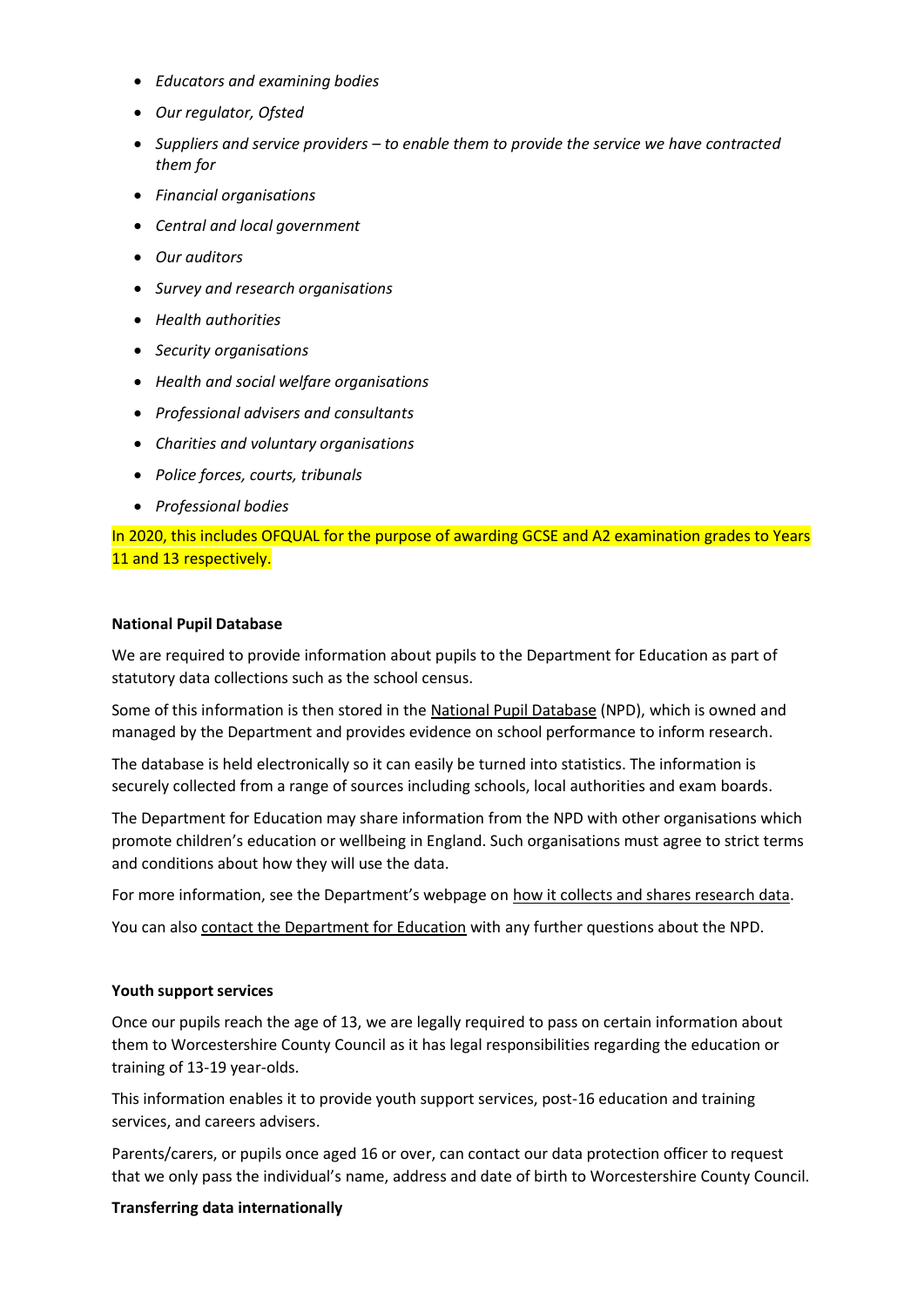Where we transfer personal data to a country or territory outside the European Economic Area, we will do so in accordance with data protection law.

# **Parents and pupils' rights regarding personal data**

Individuals have a right to make a **'subject access request'** to gain access to personal information that the school holds about them.

Parents/carers can make a request with respect to their child's data where the child is not considered mature enough to understand their rights over their own data (usually under the age of 12), or where the child has provided consent.

Parents also have the right to make a subject access request with respect to any personal data the school holds about them.

If you make a subject access request, and if we do hold information about you or your child, we will:

- Give you a description of it
- Tell you why we are holding and processing it, and how long we will keep it for
- Explain where we got it from, if not from you or your child
- Tell you who it has been, or will be, shared with
- Let you know whether any automated decision-making is being applied to the data, and any consequences of this
- Give you a copy of the information in an intelligible form

Individuals also have the right for their personal information to be transmitted electronically to another organisation in certain circumstances.

If you would like to make a request please contact our data protection officer.

# **Other rights**

Under data protection law, individuals have certain rights regarding how their personal data is used and kept safe, including the right to:

- Object to the use of personal data if it would cause, or is causing, damage or distress
- Prevent it being used to send direct marketing
- Object to decisions being taken by automated means (by a computer or machine, rather than by a person)
- In certain circumstances, have inaccurate personal data corrected, deleted or destroyed, or restrict processing
- Claim compensation for damages caused by a breach of the data protection regulations

To exercise any of these rights, please contact our data protection officer.

# **Complaints**

We take any complaints about our collection and use of personal information very seriously.

If you think that our collection or use of personal information is unfair, misleading or inappropriate, or have any other concern about our data processing, please raise this with us in the first instance.

To make a complaint, please contact our data protection officer.

Alternatively, you can make a complaint to the Information Commissioner's Office: